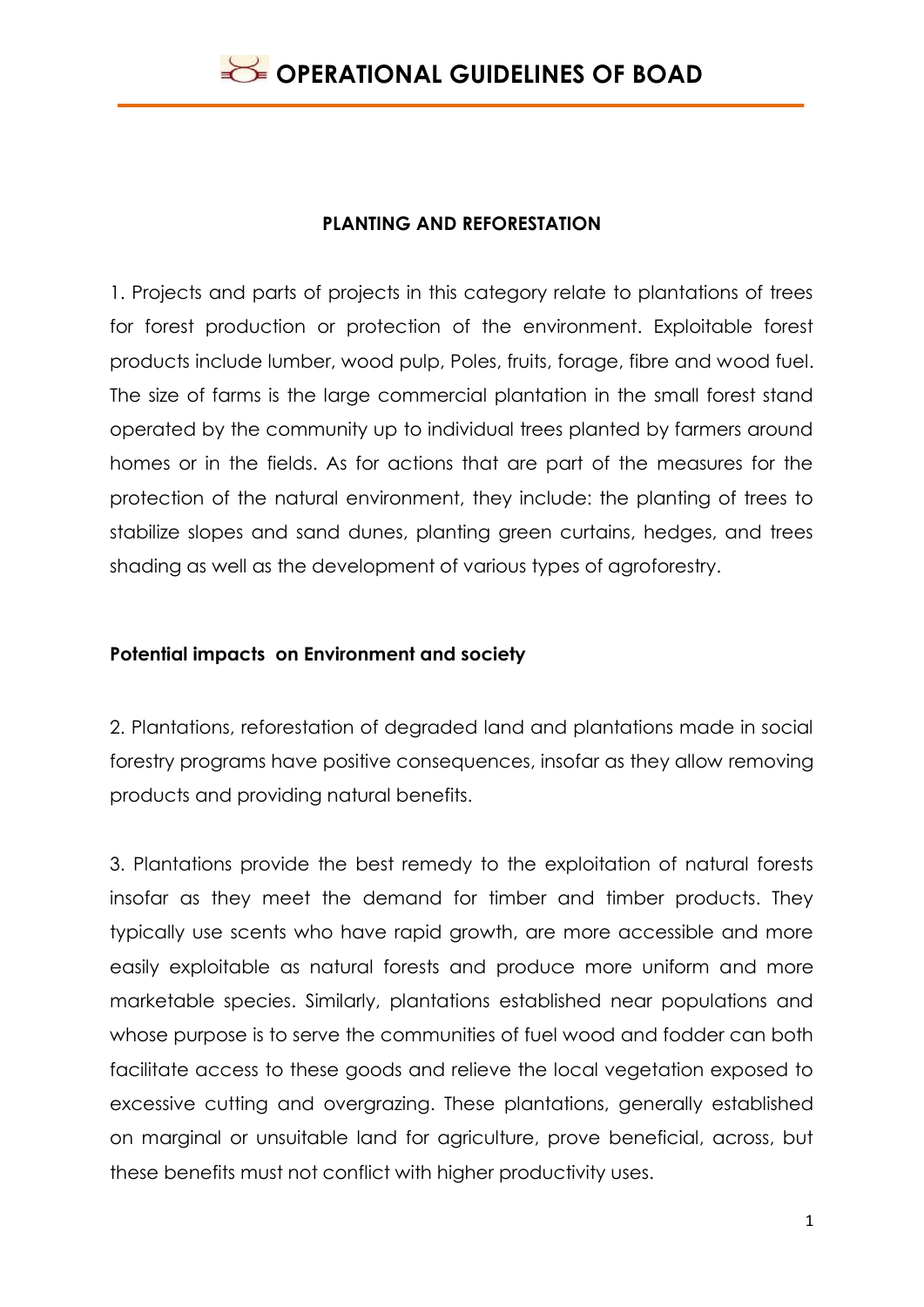4. Reforestation offers a range of benefits and environmental services. Restore or increase forest cover may increase soil fertility by improving moisture retention, structure and nutrient content (decreasing soil leaching, by providing green manure and adding them to nitrogen, if one makes use of nitrogen-fixing species). When shortages of fuel wood encourage use as fuel feces (dry) animals which are usually fertilizer, then we can say that the production of fuel wood indirectly helps to maintain soil fertility. In addition, plantations consolidate soils, reducing erosion by water and wind on the slopes, in the adjacent fields and sensitive terrain such as sand dunes, help consolidate the soil.

5. Creating a forest cover on denuded or degraded lands helps reduce runoff of rainwater, regulates the flow of streams and improves the quality of surface water by reducing their content in sediments. Shade trees on the one hand, lowering the temperature of the water and moderating cycles of wet and dry seasons, provide conditions conducive to the development of a microclimate that can grow micro-organisms in the soil and wild species of fauna and flora, and secondly, stop laterization soil. These plantations mitigate the effects of wind and contribute to stabilize the dust and maintain soil particles. The presence of trees in farming improves crops, thanks to their positive action on soil and climate. Finally, the canopy, that the establishment of large plantations and tree-planting projects increase, is a carbon sink that temporarily meets the problem of the warming of the planet created by the accumulation of carbon dioxide in the atmosphere.

6. Large scale commercial plantations are likely to have negative impacts of a considerable scope. The worst example is the destruction of natural forests and replaced by plantations. Aside from the methods which enrich plantations or create an understory in a forest, most of the time, the land destined to become a plantation is first got rid of competing vegetation. This

2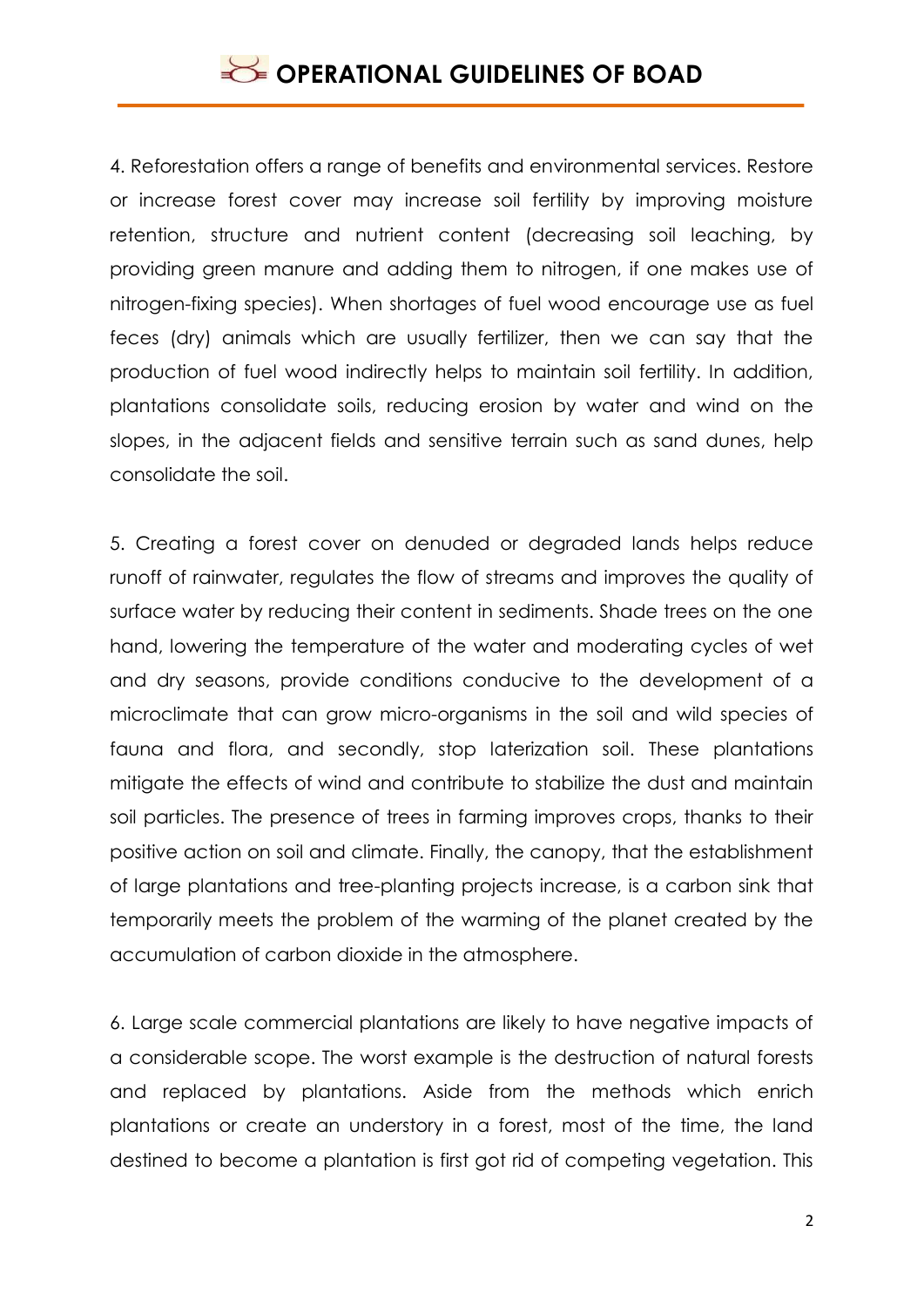practice entails not only the destruction of vegetation and ecological, economic and social values which are attached to him, but also raises environmental problems associated with land clearing: aggravation of soil erosion, disruption of the hydrological cycle, soil compaction and loss of nutrients resulting in a decrease in soil fertility. If all these consequences are destructive, it remains that they do not persist and that the environment starts to regenerate as soon as you replant vegetation.

7. Plantations are forests created by man where trees are before any considered long rotation agricultural products and, for this reason, most of the agriculture-specific adverse effects also occur in forest plantations. Their importance depend prerequisites for location, techniques for preparation thereof, planted species, employees salaries during the rotation, the duration thereof and methods of cutting. Reforestation and deforestation, especially in drier regions, activities may deplete the soil of its humidity, lower the level of groundwater and to alter the stream base flow.

8. The fast-growing plantations and short rotation can reduce the nutrients in the soil and contribute to the loss of fertility of the site due to the repeated removal of biomass and operations that continue to disrupt the sol. While it is true that one can find the same effects with long-rotation species, they are not as obvious. Soil compaction and other damage occur during clearing operations (removal of vegetation by physical means or by resorting to the slash and burn), during the mechanical preparation of the location and during cutting operations. Plantations which reveal gaps in the canopy or understory is limited are subject to the phenomenon of erosion. The pile of leaves formed in plantations increases the risk of fire and hinders the infiltration of rainwater, besides that the predominance of one or two species of leaves can transform the chemical and biological soil characteristics. Thus,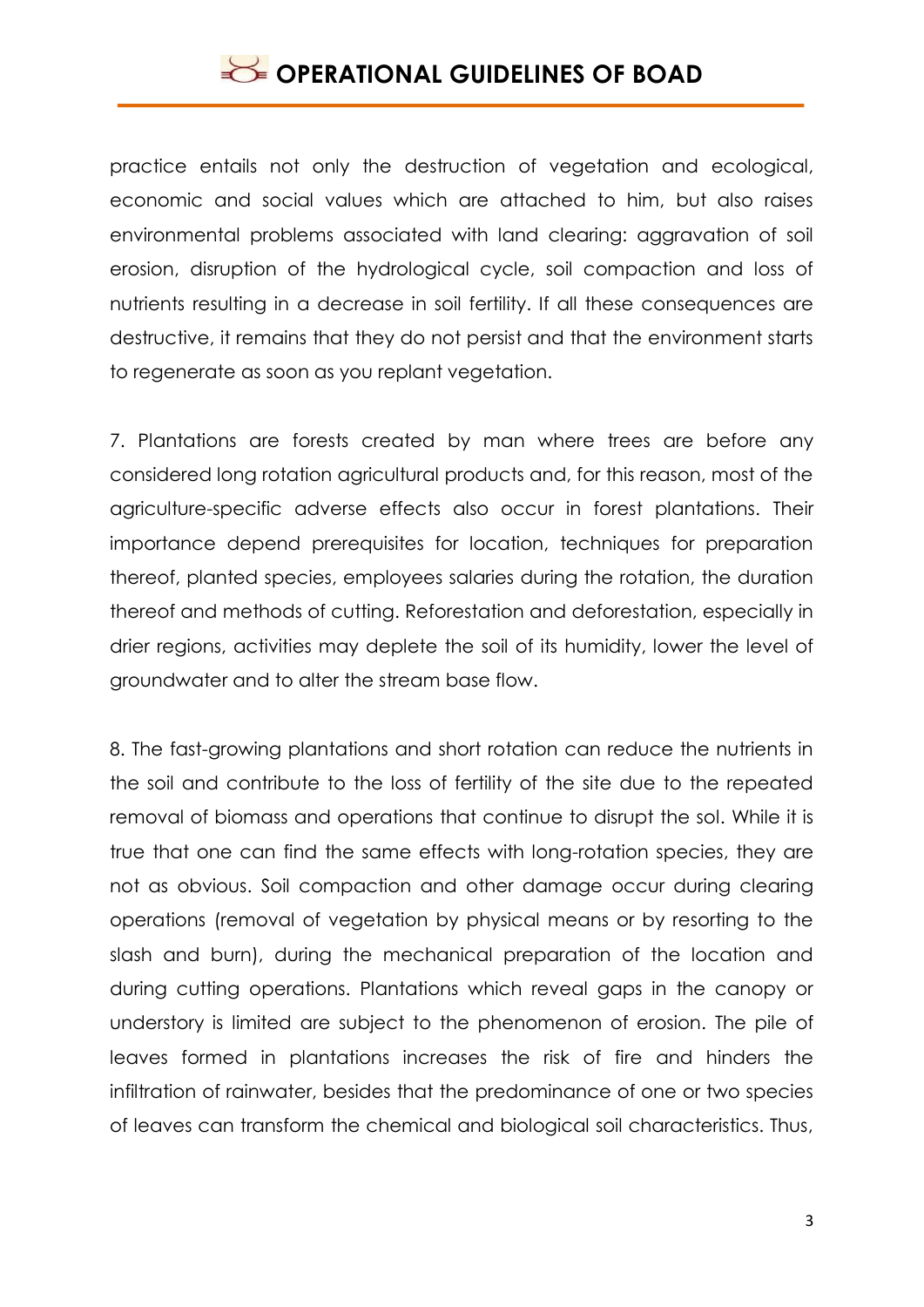needles lining the plantations of conifers (such as pine) are likely to acidify the soil.

9. A few species, allelopathic, produce toxins that prevent the germination of seeds of other species. The irrigation of plantations can conflict with other applications in water and add to the social and environmental problems generally posed irrigation projects (cf. "Irrigation and drainage" guidelines). It happens that wastewater produced by the irrigation of plantations in semiarid areas are saline and therefore less useful for other activities and that they lead to the degradation of surface waters from which they feed. Chemical agents (pesticides and biocides) which help combat pests and diseases as well as hydrocarbons used to operate forestry equipment represent a hazard of pollution of surface and ground water and a direct health risk for those who manipulate them.

10. Large commercial plantations are the source of indirect impacts resulting from the construction of roads for the transport of wood

11. The planting of trees made in the context of a social forestry program can occur in various forms, ranging from the small forest stand managed by the community or by the village, the reforestation of lands owned by the Government or along rights of way, the planting of trees on agricultural lands, on the banks of the streams and around homes. The negative environmental impacts of such plantations are insignificant. Trees provide useful products and benefits to both natural and aesthetic. Common issues that arise from these activities are social order (read the following analyses).

12. Planting trees serving the protection of nature - curtains of greenery, windbreaks, consolidation of sloping land, fight against erosion, management of watersheds, shoreline protection and fixation of sand dunes, for example are also beneficial nature and provide natural benefits. The problems would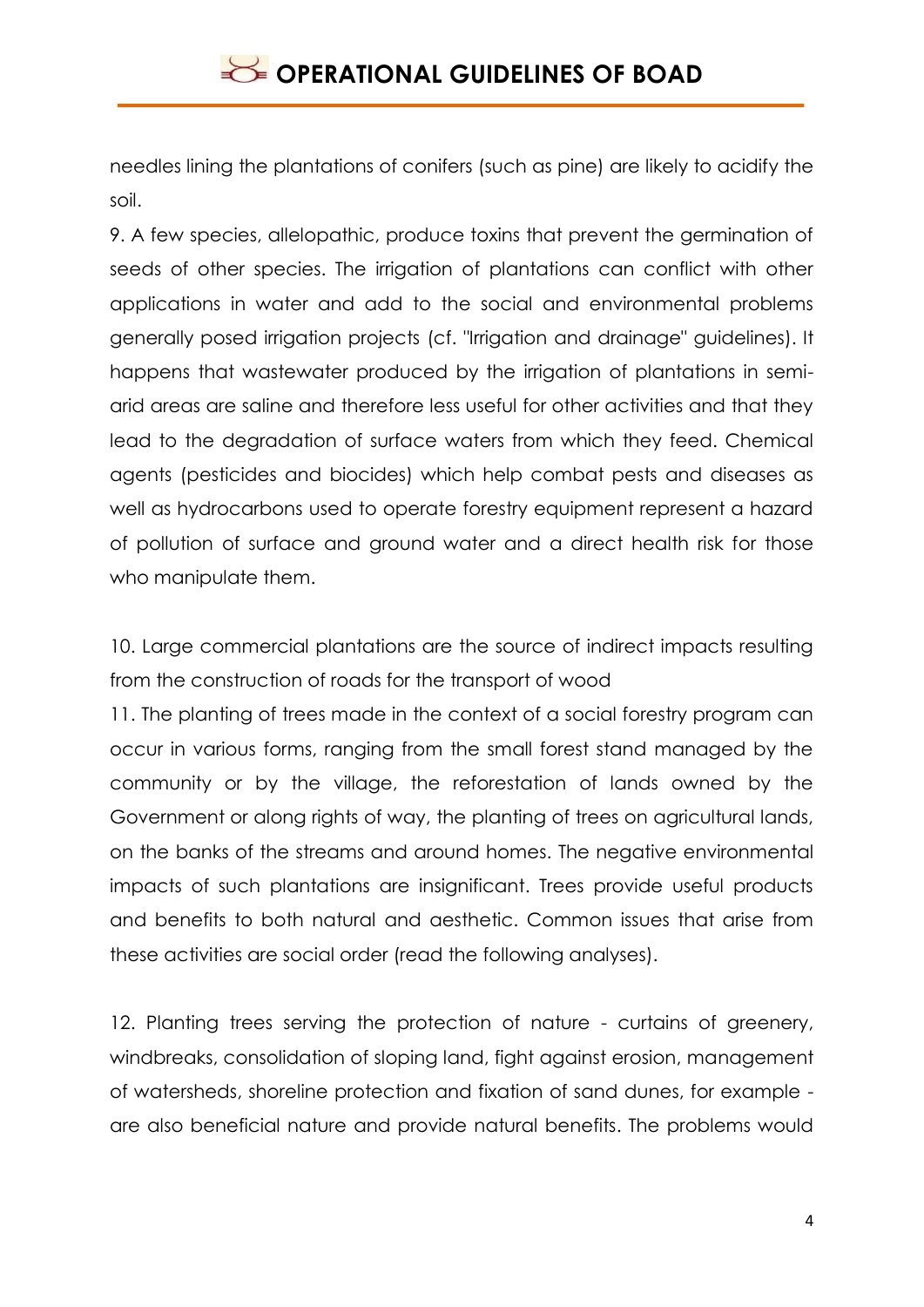be rather of a social nature (regarding, inter alia, enjoyment of the lands and resources issues).

#### **Particular problems**

#### **Using exotic woods**

13. Plantations and their conservation are often established to produce exotic essences rather than local species. The reason for this choice is that: (a) these species have a faster growth rate and have characteristics that correspond better to the use for which they are intended; (b) their seeds are immediately available in trade; and (c) their growth and the peculiarities of the finished products are better known. The introduction, for the first time, of exotic species in this region stills a risk, and although this production is successful in some cases, in others, the experiences were disappointing. Exotic species introduced into a new environment do not grow as well as is expected. The inadequate conditions of the location, at the edge of bearable by the species ecological tolerance (rainfall and temperature, for example), may be as much responsible as parasites or (sometimes devastating) diseases against which they can hardly or not to resist, a poor preparation of the site, an improper planting or a lack of maintenance.

14. The local species, despite a slower growth rate, generally have a longer viability; having been genetically selected and refined over the centuries, they are better suited to the ambient conditions and are therefore more likely to withstand climate extremes of the region, the invasions of pests and epidemics. There are cases where it undertook, in financial costs and considerable social, the clearing of the local vegetation on land Brushy ' slow growth', this is to substitute species exotic "with rapid growth" whose productivity has proven to be weaker or did not justify the costs incurred. Other examples show that the unpredictable dynamics of these species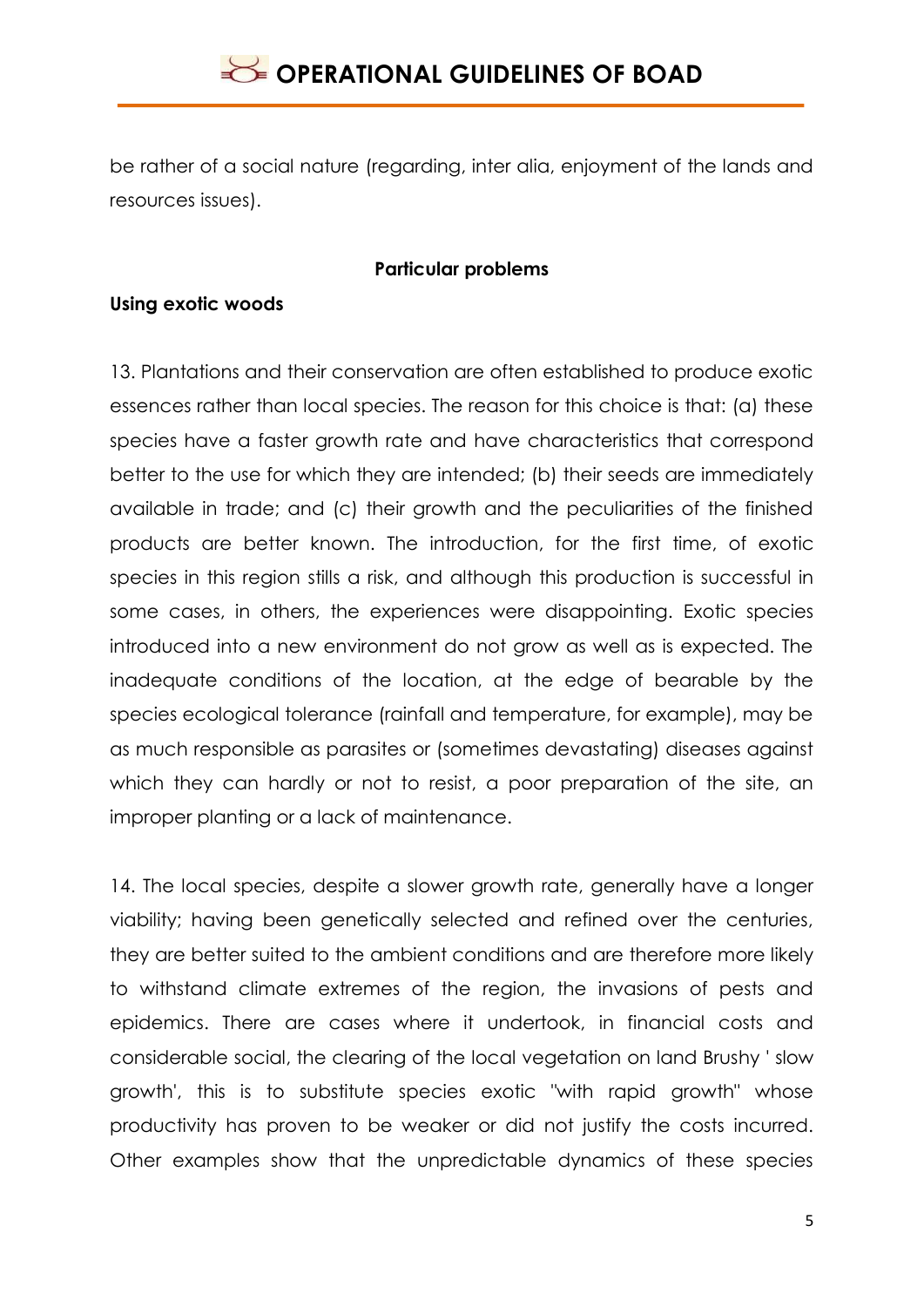introduced into a new environment has led to the opposite is true: overproduction. Indeed, exotic species can behave like weeds, spread and invade the region, although it is possible to eradicate them.

15. Before introducing extensively an exotic species in a region, there would be necessary, first, to test (taking account also of his place of origin). When it comes in particular plantations aimed at protection of nature when the rapid establishment and maintenance of forest cover make problem, it would be good to intersperse exotic species to rapid growth with local species which, although they grow more slowly, are more reliable in the long term. In fact, in regards to the botanical and ecological characteristics of a region and the purposes for which it was intended many barely known tropical species, it should be that they should be the subject of further research. Local people who are familiar with the vegetation of their region can provide valuable information on this subject.

16. It may happen that the use for which an exotic essence was introduced is not well accepted locally (poles and firewood, for example). A species of trees used in the production of firewood in a region will not necessarily be tailored in another where the culinary customs and methods of cooking are different. Human perceptions on the types of wood and other forest products can have a cultural basis and be deeply rooted. Prejudice to an essence, for whatever reason, can be stubborn. It is important to consult, beforehand, local populations prior to the introduction of a gasoline.

#### **Socio-economic problems**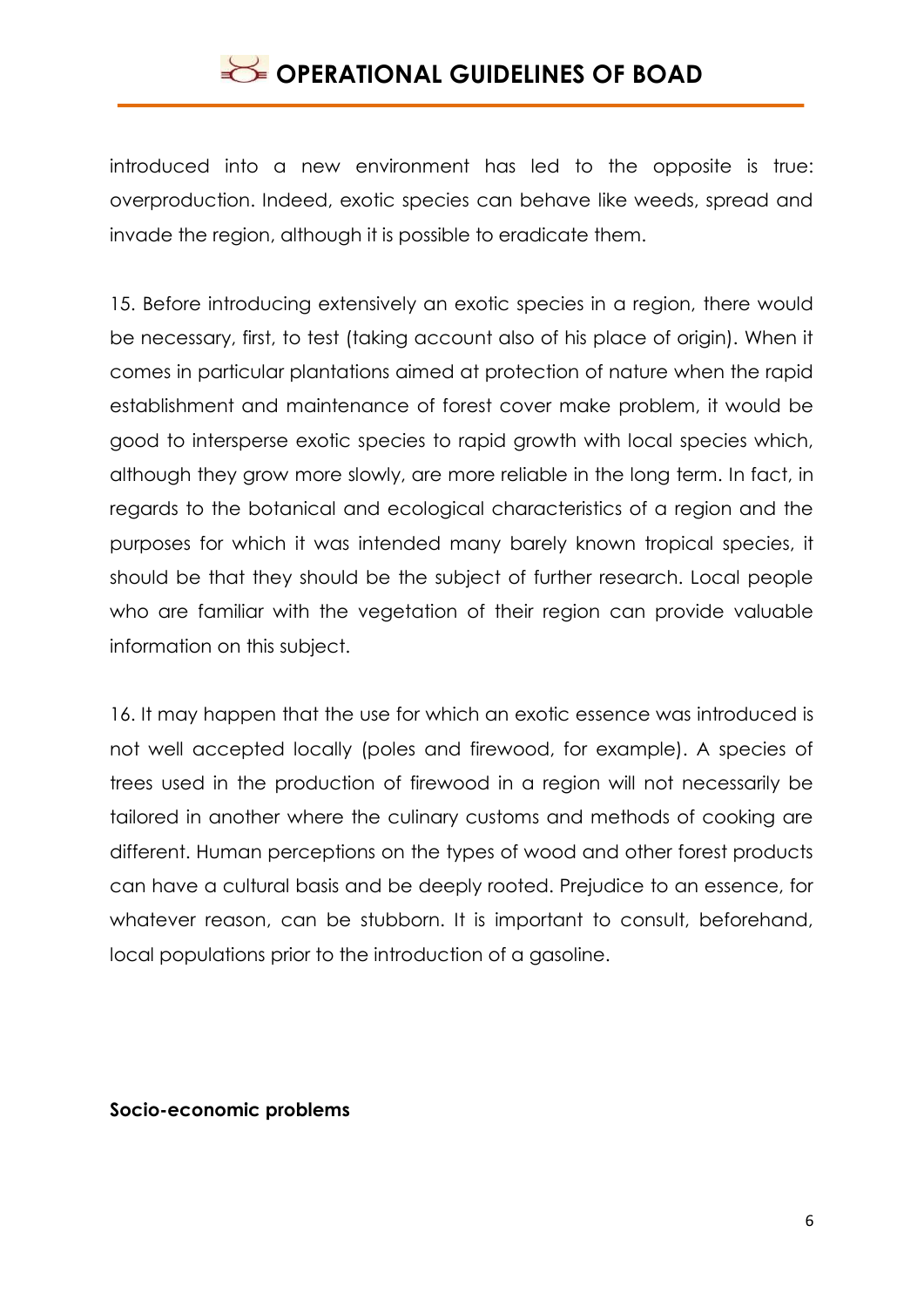17. Large commercial plantations offer a number of socio-economic benefits; they create jobs (less than in agriculture, of course, but more than not in offer the management of natural forests) and often improve the local infrastructure and the social services. Just like the operations of production of softwood lumber in natural forests, they have, on the other hand, negative aspects, particularly in remote areas (see "Management of natural forests" guidelines). It comes to problems related to the workforce from outside (which will not fail to exert pressure on the infrastructure and social services leading to social tensions, sometimes even racial and resulting health problems), to the monetization of the economy and, if road construction is required, an influx of population not controlled and social transformations due to greater exposure to the outside world.

18. The reforestation efforts implemented by the local population, such as the planting of groves and trees around homes are potentially beneficial for it. Similarly, projects whose aim is to produce fuel wood are a time saver and an economy of effort against the collection of wood used in the preparation of meals, time and effort that will be used in other activities. Similarly, the plantations for the production of fodder can facilitate access and availability of food for livestock, particularly during periods of drought. Sale wood, fruits, nuts, fibers or other products extracted from forests provides the opportunity to generate substantial revenues. On the other hand, the time devoted to cuts of wood is somewhat flexible; they may be carried out at the time when market conditions are more favourable or when wood and income requirements are, the more feel. Groves by the community plantations provide jobs in the short term to more poor or landless, mainly at the time of plantations or slaughter. In the meantime, relatively low demand for labour and capital is an advantage for farmers who plant trees on their land. Similarly, because trees can grow on marginal or unsuitable agricultural land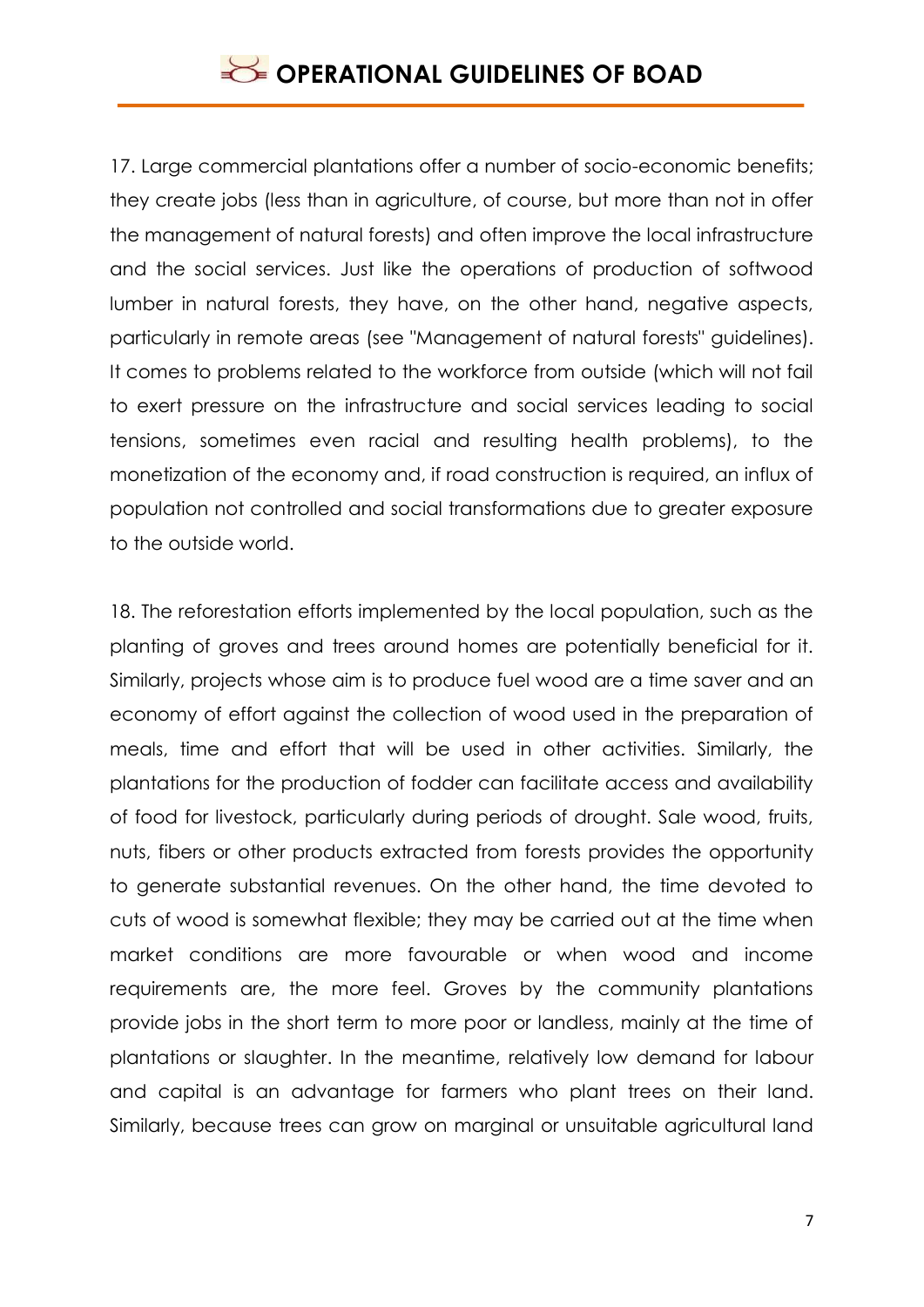or on small areas of unused land, they do not compete to the more profitable uses of good land.

19. Plantations of relatively large size, they are private and intended for the commercial production of wood or that they are exploited by the community to get the wood fire or other forest products or still serve to protect some places (a watershed or sand dunes, for example) can cause problems related to the occupation of the land and use of resources and land rights. Often, one realizes that planting on communal lands programs lend enough attention or even ignore the traditional rights of use of land or crossing. Plantations aimed at protecting degraded lands can also create social conflicts because, in spite of their State, they are no less a source of wood fire or fodder for local populations, livestock grazing areas and routes of passage for these populations and herd (which, incidentally, are perhaps the origin of this degradation). Although the idea to land of plants on these lands and restrict access aims to help populations, remain, unless an appropriate solution is provided as compensation that these plantations will result in inconvenience.

20. Another mistake, often committed during the development of plantation or reforestation projects, is to overlook the diversity of edible wild products that grow in forests, grasslands and bushes, along roads or on the edge of the fields (fungi, roots and tubers, plants, fruits, honey, nuts, condiments and edible oils, among others) and the harvesting and sale are in principle, reserved for women. In arid and semi-arid regions, in particular, these products represent nutrient inputs essential to household nutrition and a source of income in times of drought. To measure that economies will monetize and is urbanized or that people receive more formal education, these edible products tend to be devalued. Most of the time, projects of forest plantations and even those that boast of wanting to roll back poverty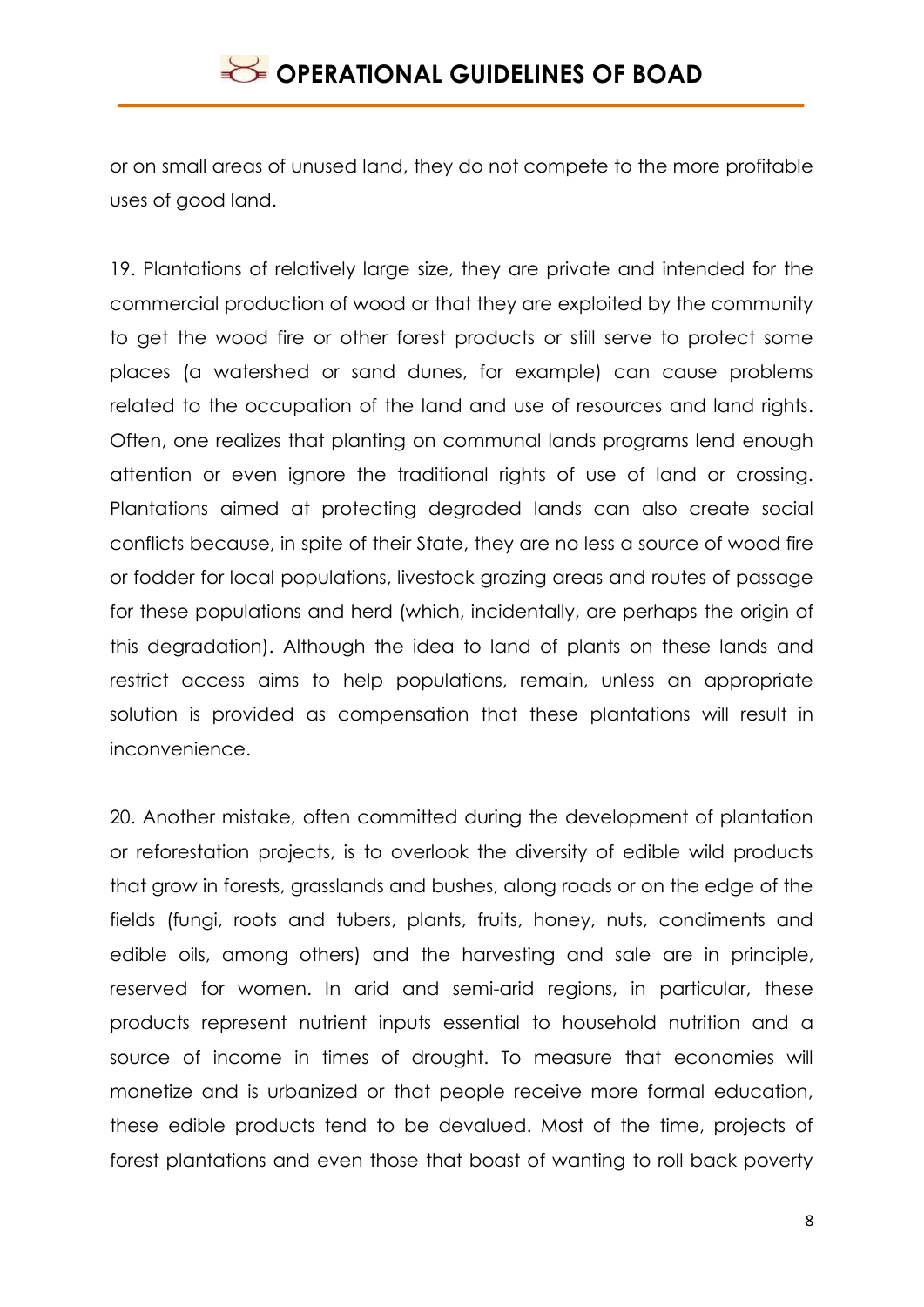and who advocate sustainable development objectives, do not exploit the opportunities to increase the production and consumption of these crops and consequently, to ensure the food security of populations. An assessment of impacts on the environment must collect information on the availability of these products and the various uses to which the ethnic and economic groups have used in the past and provide these data to the attention of managers.

21. This neglect is not only on existing resources but also on the future possibilities of developing a wider variety of products. It often happens that the planting projects, whose objective is to protect the forest reserves, do not provide a sufficient range of forest products that can meet the needs of the local populations which, therefore, will continue to exploit these forests. The production of raw materials intended for the generation of revenues from local businesses is rarely integrated into projects on a large scale that the bank runs, to the extent that it is perceived as requiring a institutional basis too important to become profitable and coordinate the needs of scattered businesses.

22. Rights of property on land and trees often represent a problem. In many countries, the fact that the whole of natural forests or plantations owned by the State does not encourage reforestation initiatives. Moreover, the planting of trees on considered land as communal, but on which Aboriginal groups have customary rights, means that products intended for members of the community will be claimed by a limited number of individuals do not, most of the time, to the category of needy.

23. The social forestry projects, due to their relative newness, experiencing a number of socio-economic problems. It often happens that the officials responsible for forestry matters, nor the local communities have the skills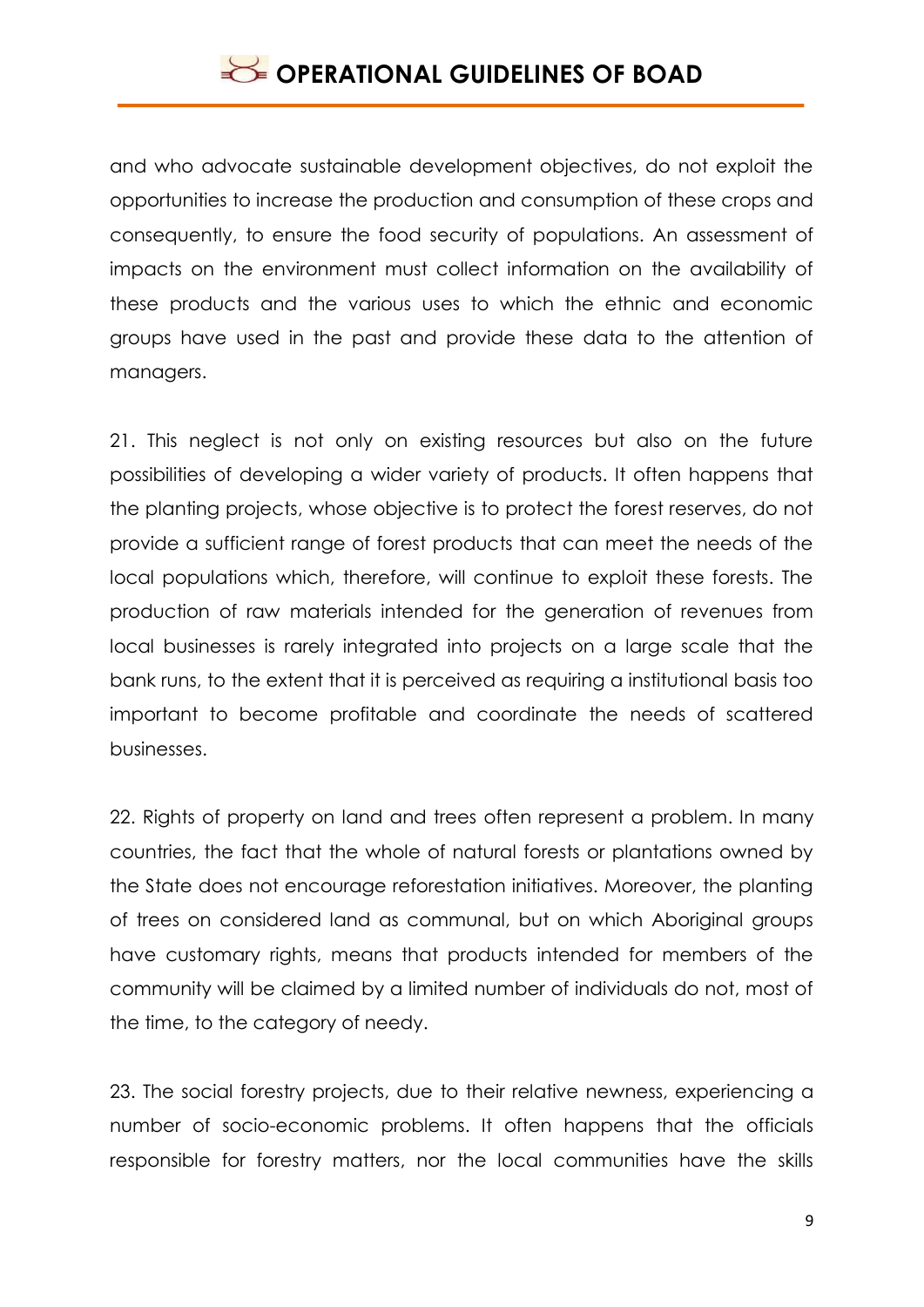required to manage. Participatory social forestry activities require the engagement of rural populations in the Organization of production and exploitation of trees and forests which they are intended. Their participation is not something gained, it is essential that the benefits and costs that it entails must be clearly stated and the benefits to which they were duly right are not subject to constraints. A profound change of behaviour and attitudes is required to switch from the traditional collection of fuel wood and other forest products in natural culture forests trees themselves.

24. Foresters, who have generally been trained in management of natural forests are generally responsible to protect populations. It is rare that they enjoy the confidence of rural communities and their communication and social analysis skills are often insufficient for the needs of social forestry. Consequently many problems. Once the plantations are established, people do not know how to maintain, when clear them or exploit them, and, what cut trees. It may be a plantation which was intended for an activity to be used for other purposes or, in the absence of a clearly determined plan, is not at all exploited. Once the plantations are established, people do not know how to maintain, when clear them or exploit them, and, what cut trees. It may be a plantation which was intended for an activity to be used for other purposes or, in the absence of a clearly determined plan, is not at all exploited. In regards to the equipment necessary for the felling of trees and their transport, it is often lacking.

25. Finally, a number of economic risks are associated with the forest plantation. First, markets that sell forest products are versatile or likely to disappear, if it is a single rotation long. Second, the political and economic conditions are also subject to change can move the priorities and commit funds in other sectors. The fires, the spread of insects and disease can destroy the entire tree crops. The fall of prices in the market, due to low demand, the

10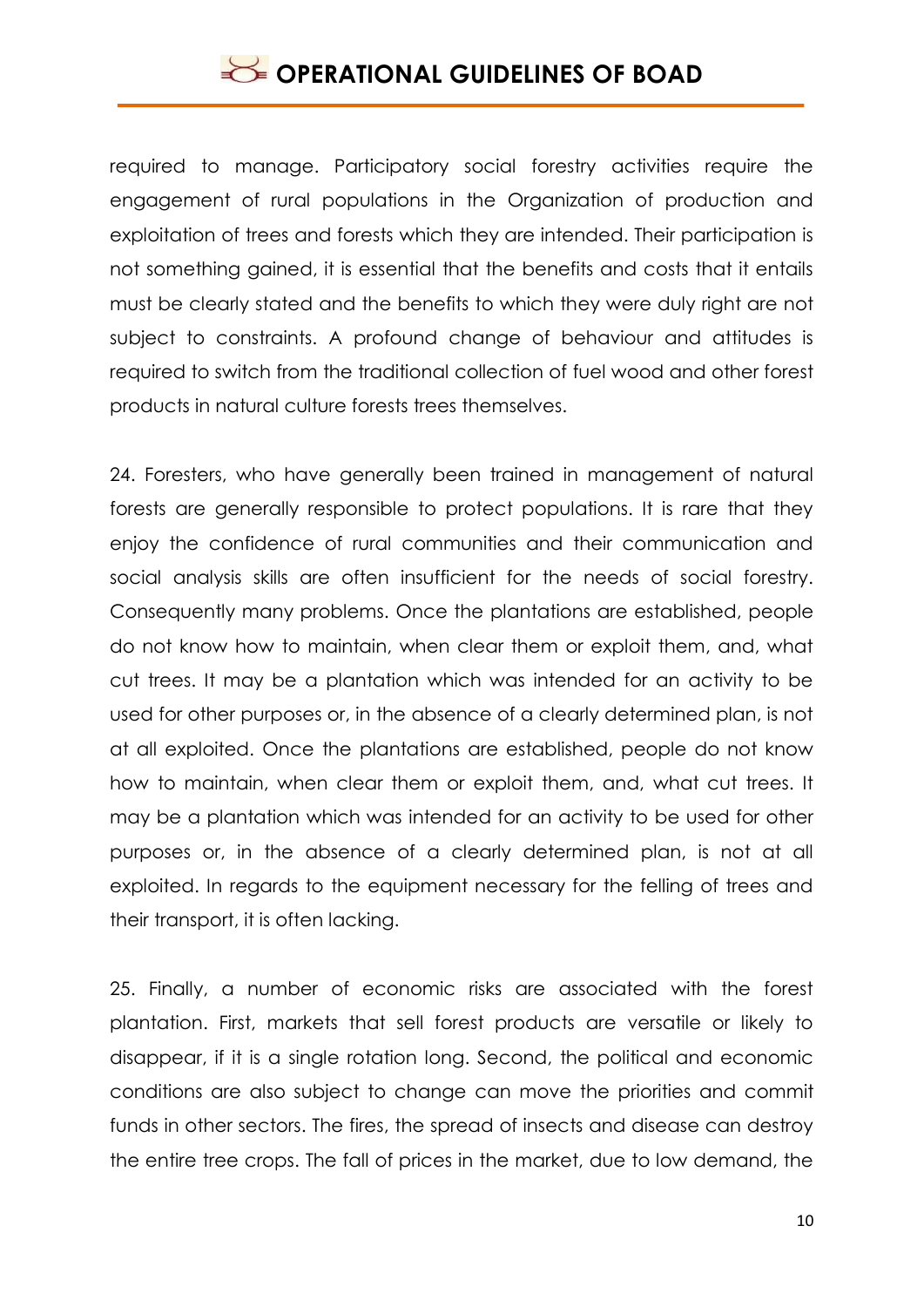increase in transportation costs or the overabundance of products, can cause losses. Finally, the enthusiasm to invest in forestry projects with tangible benefits won't be visible immediately (at least 3 years) will be slow by the short term needs of populations.

### **Alternatives to the project**

26. There are alternatives to forest plantations: (a) develop methods of management of natural forests or savannas is one way to avoid land clearing to establish plantations including direct costs (preparation and maintenance) and indirect (opportunity costs which negate the possibility to consider other uses for the land and resources) can be justified not necessarily; (b) multiply the efforts of conservation of woody resources (by, for example, the promotion of more efficient woodstoves, wood, chipboard, etc., more efficient resources, and recycling of wood residues) and encourage fuel switching (e.g. gas) to avoid the plantations for the production of fire; (c) erecting fences or use monitoring (to limit grazing areas and encourage the establishment of indigenous species) as a less costly and more efficient solutions to stabilize slopes and to restore and improve the land through plantations.

### **Training and Management**

27. Whether it's a plantation for the arboriculture of annuity, a project of small forest stand undertaken by a community or a commercial planting on a large scale, institutional support and training are crucial during the running of the project (see "Management of natural forests" which addresses the General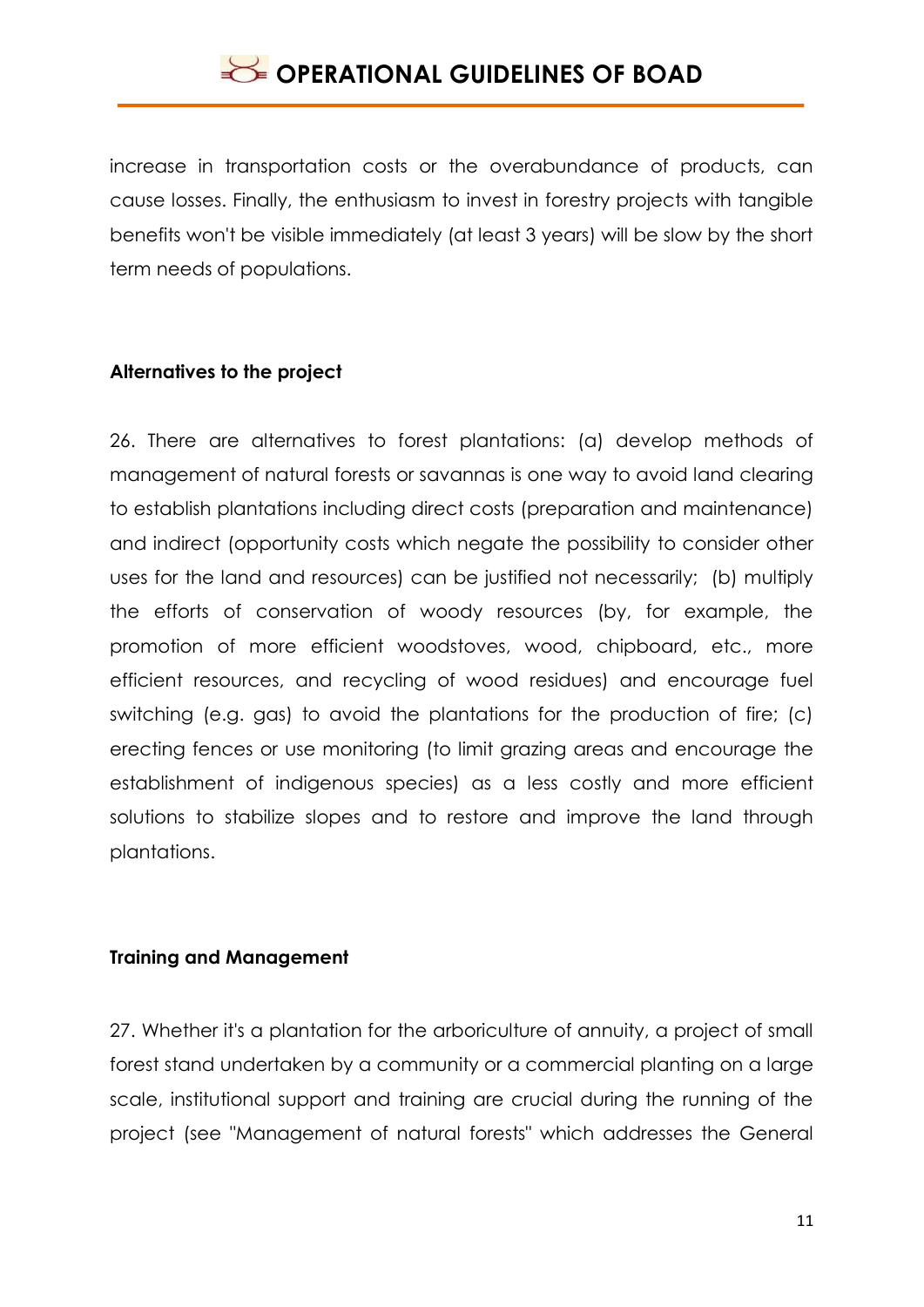problems related to the issue of forestry institutions). Classic institutional support takes into account:

- the planning, implementation and evaluation of the project;
- planning work, management of budget, finance and personnel;
- the design of educational and outreach programs for communities;
- the purchase of seeds and equipment;
- mastery of issues related to land tenure, recruitment support groups among local communities and political leaders;
- market development and local capacity to process the products.

28. Technical assistance and a training programme may be necessary in the following areas:

- the choice of location and mapping exercise;
- species selection;
- management of the means of propagation (purchase or seed collection, storage and handling, collection and handling of plant cuttings material, for example-);
- the operation of nurseries;
- methods and planting time;
- management techniques relating to thinning operations, size, fertilizer application, irrigation, monitoring insects and diseases, weeding and protection against damage by livestock and activities poaching;
- the collection of data on the growth rate and performance that indicate the performance of a forest;
- operation and transportation;
- the development of new uses of wood and by-products;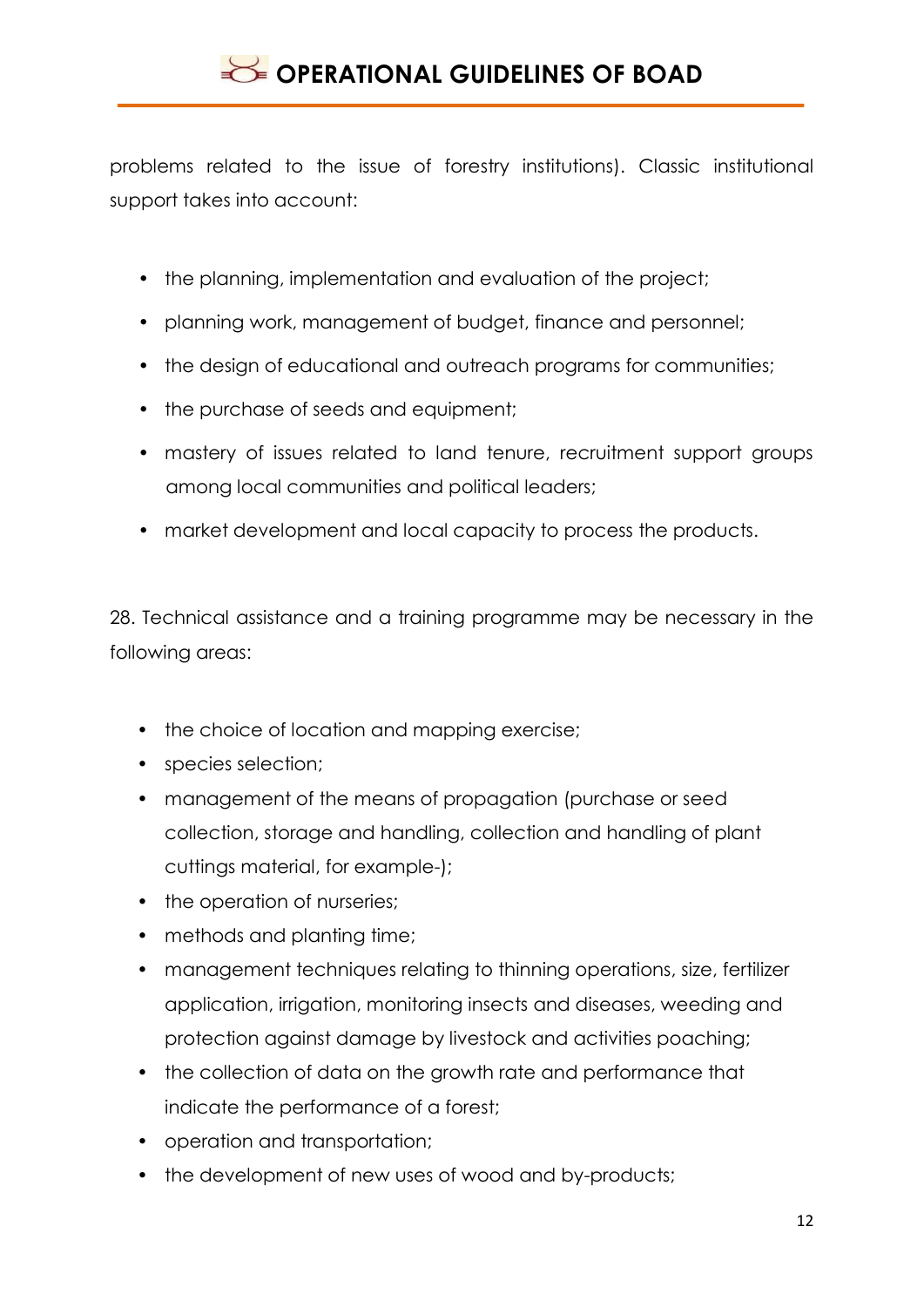• marketing procedures.

29. Forest operations staff must acquire new skills that will enable them to support the efforts of social forestry.

These include:

- Identification of specific groups of the population who could participate in planting project;
- communication skills and dissemination of knowledge;
- technical knowledge, having regard to the establishment and management of trees that can adapt to various social forestry activities;
- issues relating to the question of the occupation of land and resources.

### **Monitoring**

30. The following factors would be to examine:

- environmental impacts during the site preparation and the quality of seedlings;
- the rate of growth of the plantation;
- the problems of weeds:
- the presence of pests and diseases;
- management methods, if properly applied and, as scheduled;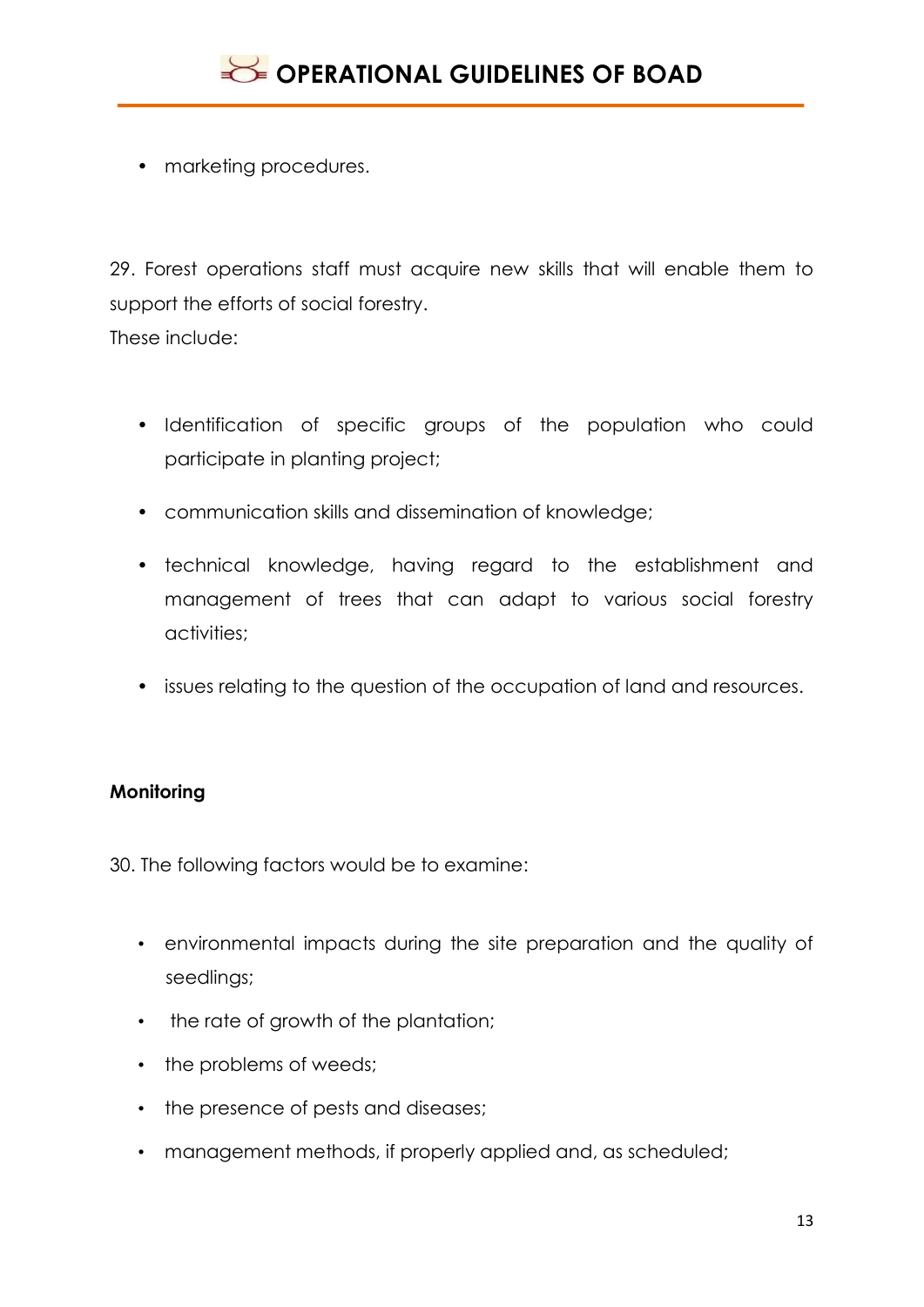

- the protection of forests;
- market trends;
- the distribution of income and profits from plantations;
- Transition costs and profits as conditions change;
- pressure on agriculture;
- land use and natural forests;
- Environmental impacts of logging;
- the sustainability of the plantation, from the viewpoint of ecology, economics and management.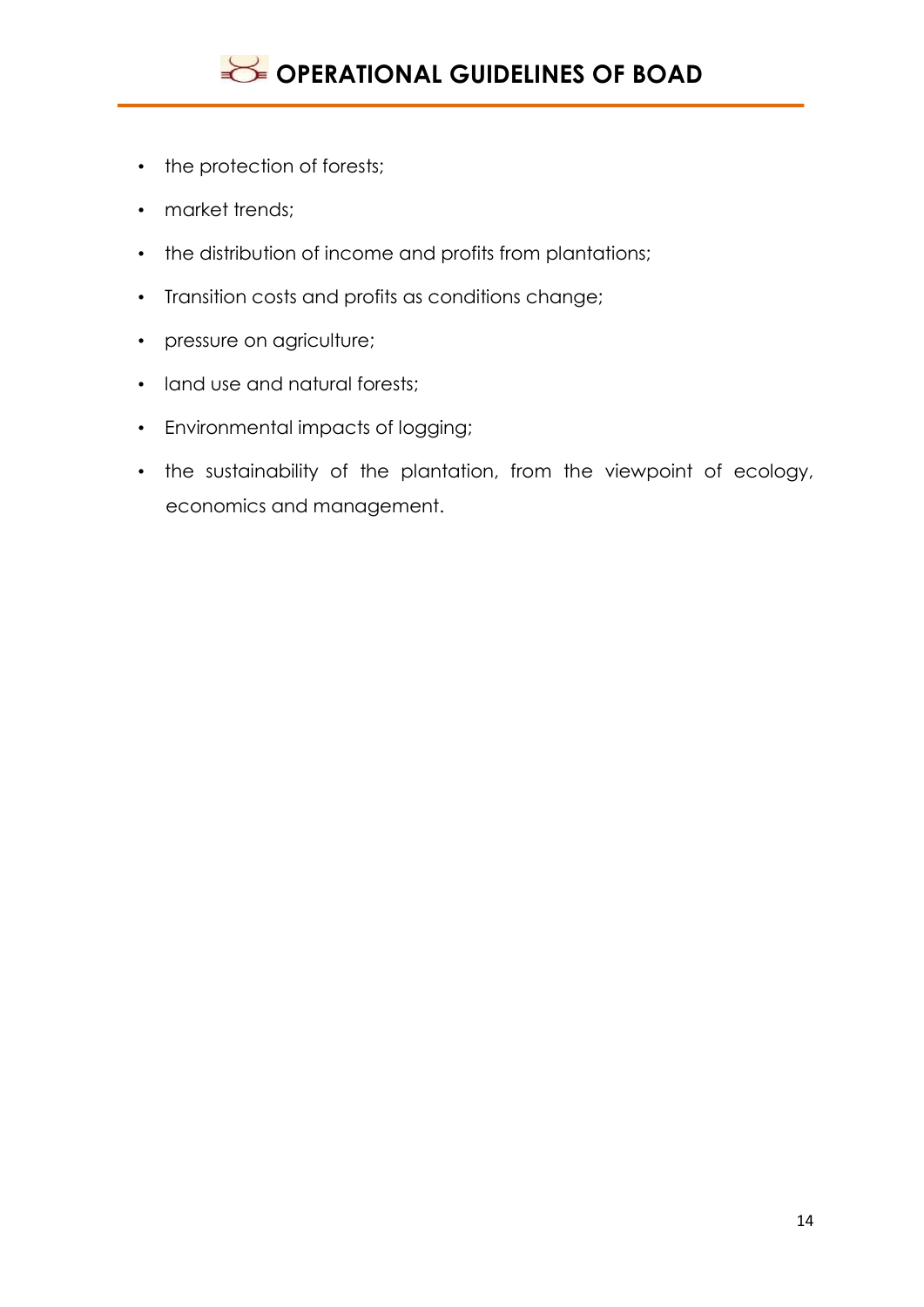

#### **Planting and reforestation**

Potential Negtive impact **Mitigation measures** Mitigation measures **Direct impacts: site preparation** 1. Soil erosion due to the clearing of the site. 1. • Restore forest cover as soon as possible after clearing. • Implement tree crops fast or intermediate growth or mulch the soil discovered. • Do not clear slopes, unstable soils or land subject to erosion. • Limiting the extent of plantations and groves. • Avoid site preparation outside the dry periods. 2. Soil erosion due to the clearing of the site. 2. **2.** • Limit the use of mechanical methods. • Prepare the location of manually. 3. • Loss of organic matter and nutrients due to the removal of vegetation and 3. leaching of the soil. • Formation de croûtes calcaires et latérisation. • Revegetate quickly. • Planting trees for cover. • Proceed to mulching. 4. Pollution caused by the smoke of the burning.  $\blacksquare$  4.  $\blacksquare$  + Limit, as far as possible, recourse to the fire and restrict the surfaces subjected to burning. • Practice the method of burn during the wet seasons.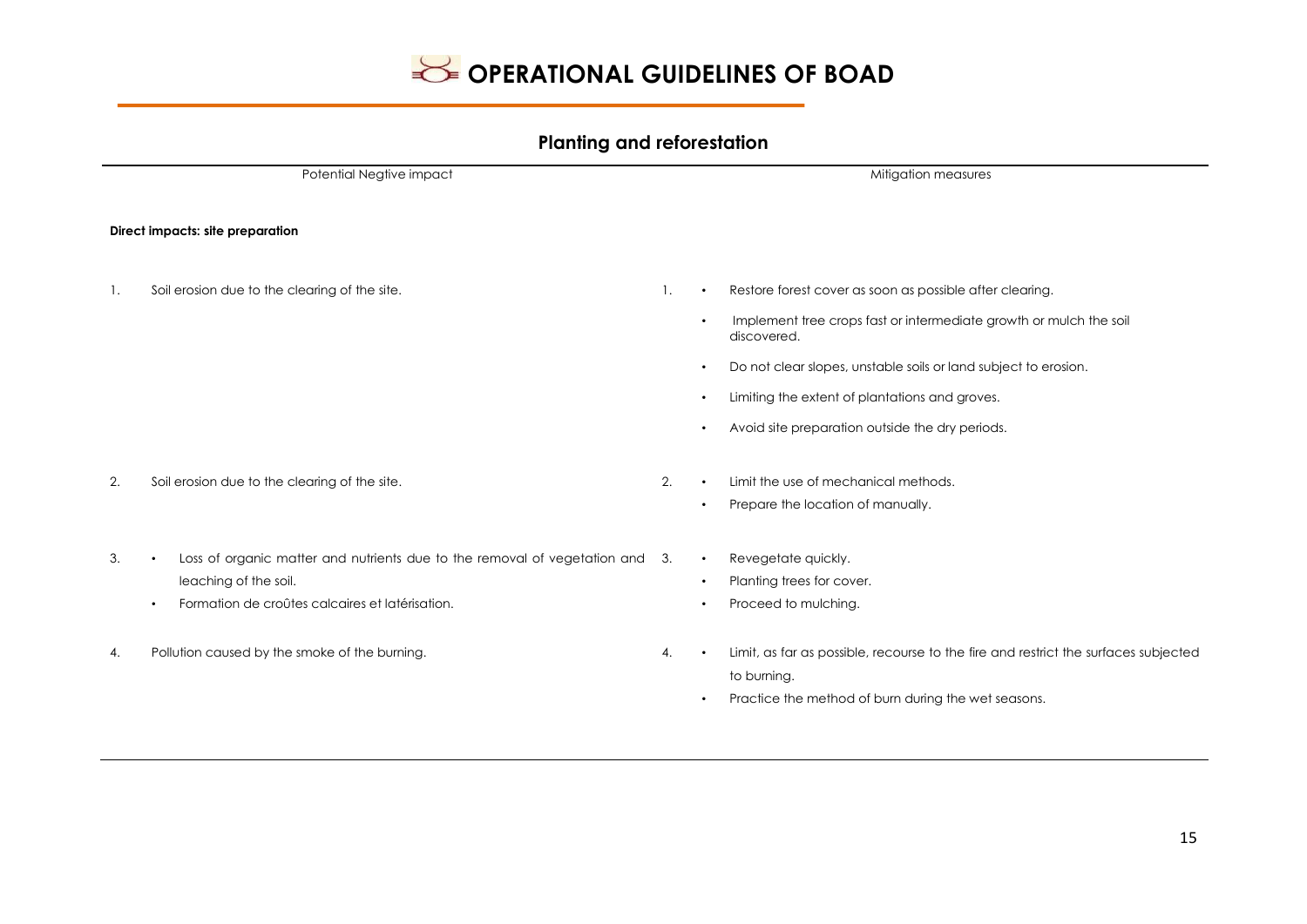| Potential negative impacts                                                                                                       | Mitigation                                                                                                                                                                                                                                                                                                                                                                                                                                                                                                              |  |  |  |
|----------------------------------------------------------------------------------------------------------------------------------|-------------------------------------------------------------------------------------------------------------------------------------------------------------------------------------------------------------------------------------------------------------------------------------------------------------------------------------------------------------------------------------------------------------------------------------------------------------------------------------------------------------------------|--|--|--|
| Direct impacts: plantation management and operation                                                                              |                                                                                                                                                                                                                                                                                                                                                                                                                                                                                                                         |  |  |  |
| Soil erosion caused by logging.<br>5.                                                                                            | 5.<br>Replant as soon as possible after the cuts.<br>$\bullet$<br>Avoid clear-cutting and call to the method of exploitation by "small<br>cuts" (whose shape resembles a checkerboard alternating small cuts<br>and places non-operated).<br>Limit logging to dry seasons or weak rainy season.<br>Planning the felling of trees to reduce the skid and avoid the parallel to<br>the slope dragging.<br>Stabilize the wood transportation routes after use.<br>Replace the tractors by animal traction for longshoring. |  |  |  |
| Loss of nutrients due to cuts of thinning and clear-cutting, as well as the whole- 6.<br>6.<br>tree harvest.                     | Leave ground tailings and not proceed to clearcuts.<br>Planting trees of coverage between rotations and fertilizers in<br>compensation for the loss of nutrients.                                                                                                                                                                                                                                                                                                                                                       |  |  |  |
| Use of fertilizers, pesticides and herbicides that have adverse effects on the 7.<br>7.<br>location and quality of local waters. | Mitigate the risk of spread of pests and diseases by selecting resistant<br>species.<br>Use chemicals as harmless as possible for the environment.<br>Exercise control over the use of these chemicals.                                                                                                                                                                                                                                                                                                                 |  |  |  |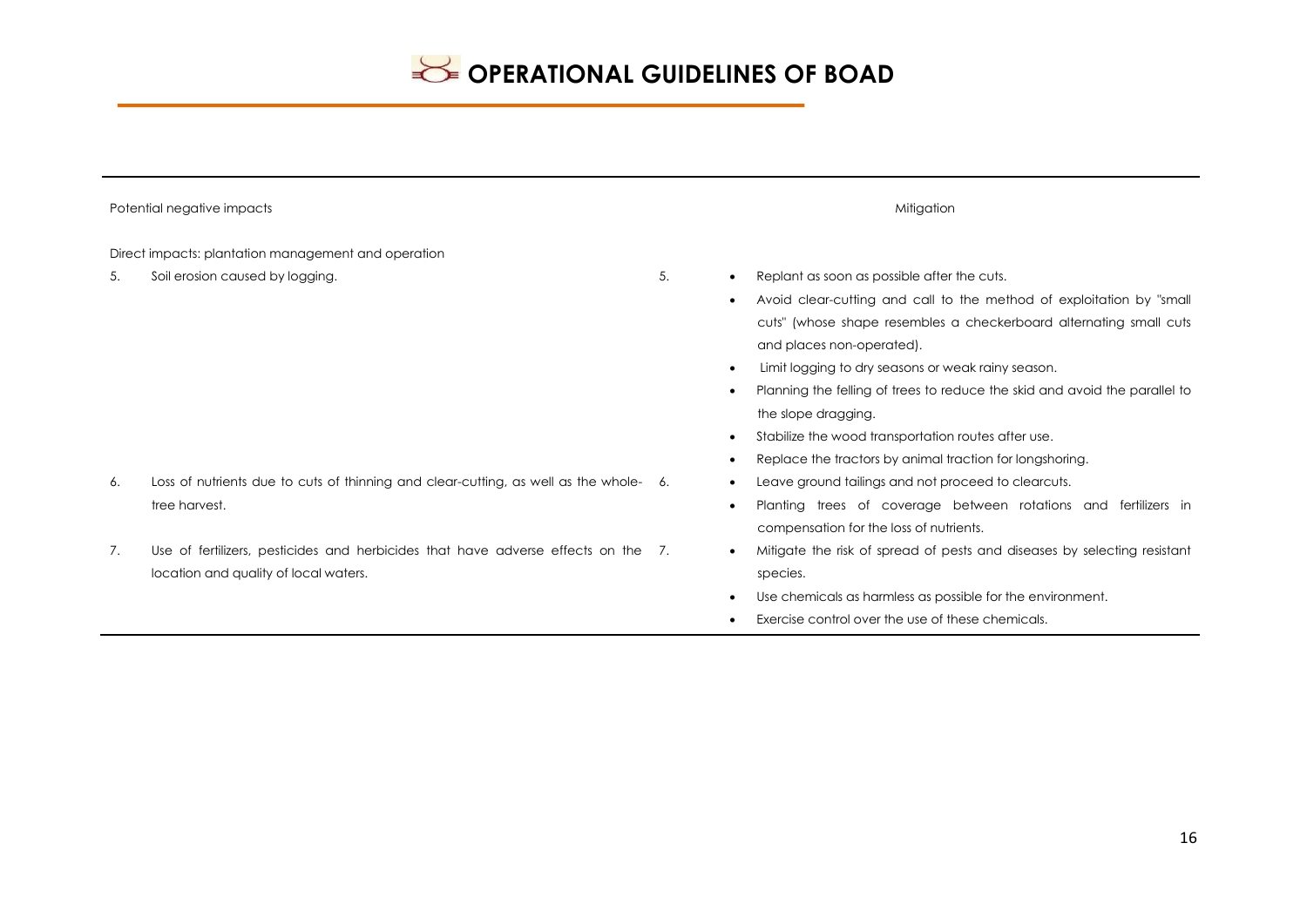

| Potential negative impact                           |                                                                                                                                                                     |      | Mitigation                                                                                                                                                                                                                                                             |  |
|-----------------------------------------------------|---------------------------------------------------------------------------------------------------------------------------------------------------------------------|------|------------------------------------------------------------------------------------------------------------------------------------------------------------------------------------------------------------------------------------------------------------------------|--|
| Direct impacts: plantation management and operation |                                                                                                                                                                     |      |                                                                                                                                                                                                                                                                        |  |
| 8.                                                  | Processing chemical and biological soil as litter consisting of one or a few 8.<br>predominant species alters the process of decomposition.                         |      | Limit the scope of the plantations and alternate with natural stands.                                                                                                                                                                                                  |  |
| 9.                                                  | Operations of skidding of wood causing soil compaction.<br>$\bullet$<br>Localized soil erosion and uneven distribution of residues and organic matter.<br>$\bullet$ | 9.   | Use manual methods or animal traction rather than mechanical means.<br>In short-rotation plantations, follow the same paths and unloading to protect<br>$\bullet$<br>in the best location.                                                                             |  |
| 10.                                                 | Lowering of the moisture contained in the soil and groundwater presents in semi-<br>arid regions.                                                                   | 10.  | Choose species including water demand is low. Implement the techniques<br>$\bullet$<br>of capture and water conservation that mitigate runoff and evaporation<br>losses and that maximize the infiltration.                                                            |  |
| 11.                                                 | Risk of fire caused by the accumulation of organic matter on the ground of the<br>plantations.                                                                      | -11. | Remove or burn residues to the soil to reduce the accumulated quantities<br>periodically,.                                                                                                                                                                             |  |
| 12.                                                 | Increased sedimentation in streams and rivers.                                                                                                                      | 12.  | Establish buffer zones intact forest of 20-40 m wide along watercourses.<br>Avoid the construction of Earth dams through rivers for their crossing.<br>$\bullet$<br>Install sediment traps in water courses. Avoid log skidders wood by water<br>$\bullet$<br>courses. |  |